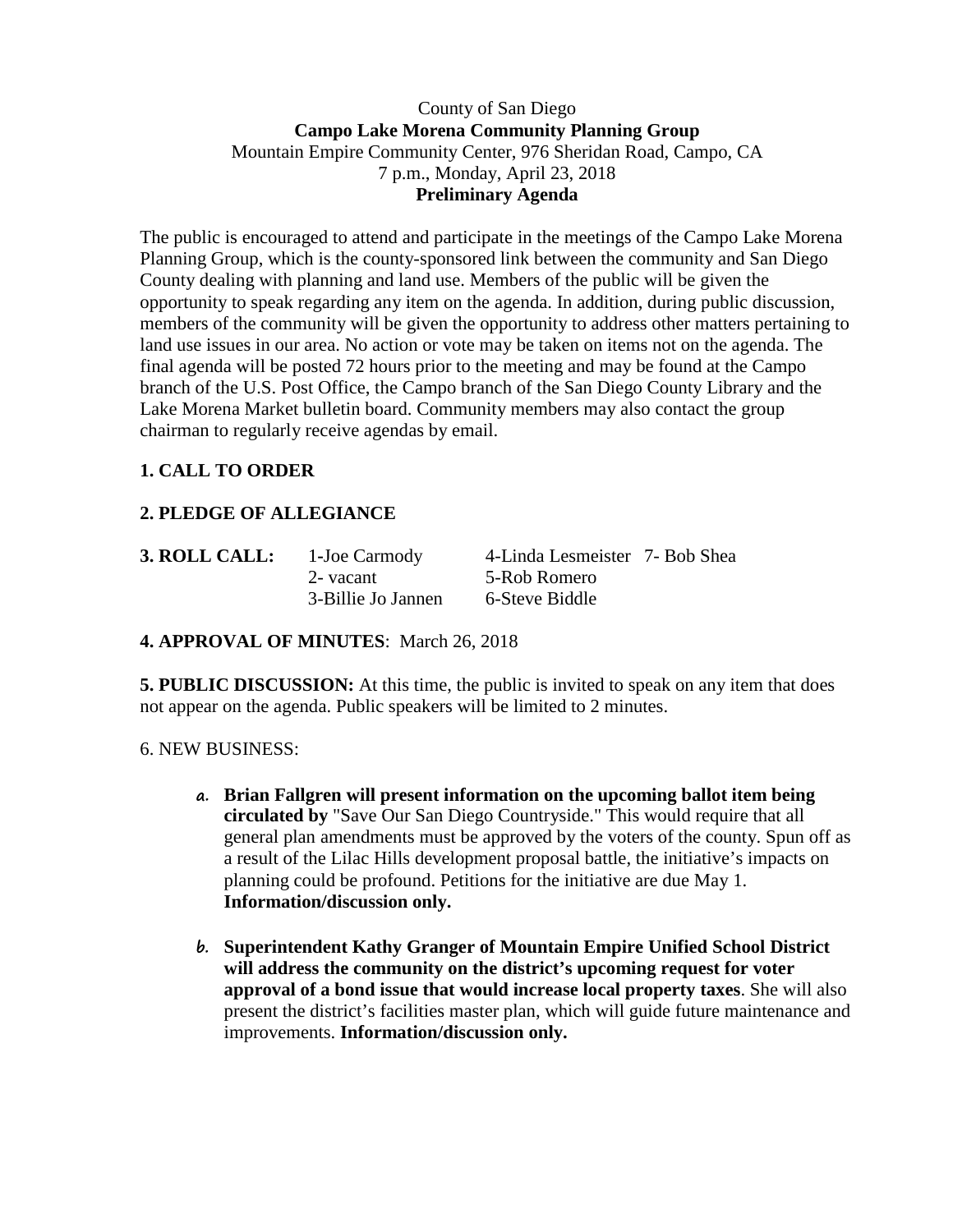#### 7. OLD BUSINESS:

*a***. Review of mission statement and membership of the new ad hoc solar subcommitte chaired by Joe Carmody and Rob Romero.** The committee met on April 13 and now suggests a broader mission to address both projects and community policy on industrial solar projects. **Discussion and vote.**

*b*. **Review of applicants for Seats 2**. Select an applicant to fill the seat for the remainder of the four-year term. The term expires at the end of this year. **Discussion and vote.**

- **c. Standing Subcommittee reports**: Groundwater, Rob Romero; Sewer and Septic, Joe Carmody; Community Economic Impacts, Steve Biddle; Traffic and Public Safety, Steve Biddle.
- **d. Chairman's report:** Billie Jo Jannen

## **8. CORRESPONDENCE AND ANNOUNCEMENTS**

- **a. The Star Ranch vesting and landscape architecture maps** are available, both at meetings and by appointment with the CLMPG chairman. Staff has delayed release of the EIR until it can figure out what type of greenhouse gas analysis large projects should include**. The ranch was offered for sale in an announcement sent out in late November. The Back Country Land Trust and several co-investors are negotiating to buy it. The proposed plan is still in play and is part of the property offering, but will be abandoned if purchased by trust entities.**
- **b. Plans for the proposed 17-acre industrial solar proposal at 1827 Lake Morena Drive** are available, both at meetings and by appointment with the CLMPG chairman. At the request of the proponent, the project will be reviewed in three phases. The second review will be scheduled when the scoping letter is issued by the county. The third will be a final planning group review when all documents and plans are finalized.
- **c. TAC agenda for April 27.** Nothing in our area. **Forwarded to group.**
- **d. Response from county counsel** on chairman's request for clarity on who might need to recuse on the industrial solar project. **Forwarded to group.**
- **e. Confirmation from Dianne Jacob's office.** Bob Shea was appointed to Seat 7 on April 17.

#### **9. EXPENSES**

**a. Please report any valid expenses for group approval.**